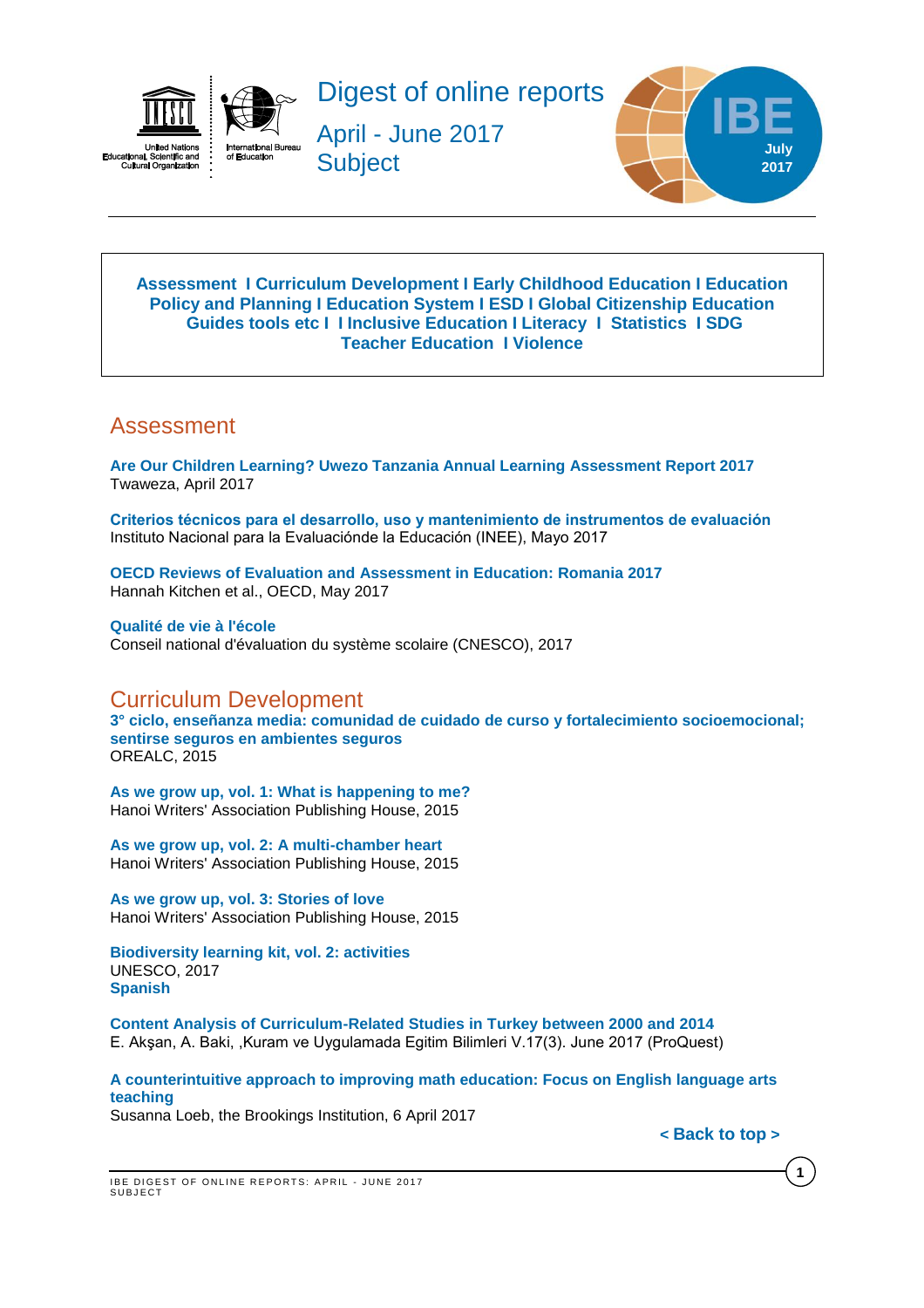#### **Curriculum [in the Education 2030 Agenda: Latin America and the Caribbean](http://unesdoc.unesco.org/images/0024/002482/248238e.pdf)**

In-Progress Reflection No. 10on Current and Critical Issues in Curriculum, Learning and Assessment, IBE, 2017

**[La educación obligatoria en México informe 2017](http://publicaciones.inee.edu.mx/buscadorPub/P1/I/242/P1I242.pdf)**  Instituto Nacional para la Evaluación de la Educación (INEE), 2017

**[ECEA 5: Materiales de apoyo educativo](http://publicaciones.inee.edu.mx/buscadorPub/P2/A/325/P2A325.pdf)** INEE, 2017

**[Escuelas en acción, ciudadanos del mundo para el desarrollo sostenible: guía para el](http://unesdoc.unesco.org/images/0024/002491/249129s.pdf)  [profesorado](http://unesdoc.unesco.org/images/0024/002491/249129s.pdf)** UNESCO, 2017

**[Estudio comparativo de la propuesta curricular de ciencias en la educación obligatoria](http://publicaciones.inee.edu.mx/buscadorPub/P1/F/211/P1F211.pdf) en [México y otros países](http://publicaciones.inee.edu.mx/buscadorPub/P1/F/211/P1F211.pdf)** 

Instituto Nacional para la Evaluación de la Educación (INEE), 2017

**[Faire face au changement climatique: guide sur l'action climat destiné aux établissements](http://unesdoc.unesco.org/images/0024/002478/247820f.pdf)  [scolaires](http://unesdoc.unesco.org/images/0024/002478/247820f.pdf)** UNESCO, 2017

**[Global Citizenship Concepts in Curriculum Guidelines of 10 Countries: Comparative Analysis](http://unesdoc.unesco.org/images/0024/002477/247788E.pdf)** In-Progress Reflection No. 9 on Current and Critical Issues in Curriculum, Learning and Assessment, UNESCO IBE, April 2017

**Intersections – [Politiques et pratiques pour l'enseignement des religions et des visions non](https://rm.coe.int/16806cd2f6)  [religieuses du monde en éducation interculturelle](https://rm.coe.int/16806cd2f6)** Conseil de l'Europe, 2015

**[Je dis, tu parles, nous écoutons : apprendre avec l'oral](http://ife.ens-lyon.fr/vst/DA-Veille/117-avril-2017.pdf)** Dossier de veille de l'IFE, n°117, avril 2017

**Le manuel scolaire [: Au-delà de l'outil pédagogique, l'objet politico-social](http://edso.revues.org/2014)** Atfa Memaï, Abla Rouag, Education et Socialisation n°43, Cahiers du CERFEE, 2017

**[The Nature of Problem Solving: Using Research to Inspire 21st Century Learning](http://www.oecd-ilibrary.org/education/the-nature-of-problem-solving_9789264273955-en)** OECD, 2017

**[Reimagining the School Day: Innovative Schedules for Teaching and Learning](https://cdn.americanprogress.org/content/uploads/2017/02/22121614/022217_InnovativeSchool-brief.pdf)** Meg Benner, Lisette Partelow, Center for American Progress, 2017

**[Le réSEAU en action: Citoyens du monde connectés pour le développement durable: guide à](http://unesdoc.unesco.org/images/0024/002478/247837f.pdf)  [l'intention des enseignants](http://unesdoc.unesco.org/images/0024/002478/247837f.pdf)** UNESCO, 2017

**[Training Tools for Curriculum Development: Developing and Implementing Curriculum](http://unesdoc.unesco.org/images/0025/002500/250052e.pdf)  [Frameworks](http://unesdoc.unesco.org/images/0025/002500/250052e.pdf)** UNESCO-IBE,2017 **[French](http://unesdoc.unesco.org/images/0025/002500/250052f.pdf)**

**[Training Tools for Curriculum Development: Inclusive Student Assessment](http://unesdoc.unesco.org/images/0025/002500/250054e.pdf)** UNESCO-IBE,2017

**< [Back](#page-0-2) to top >**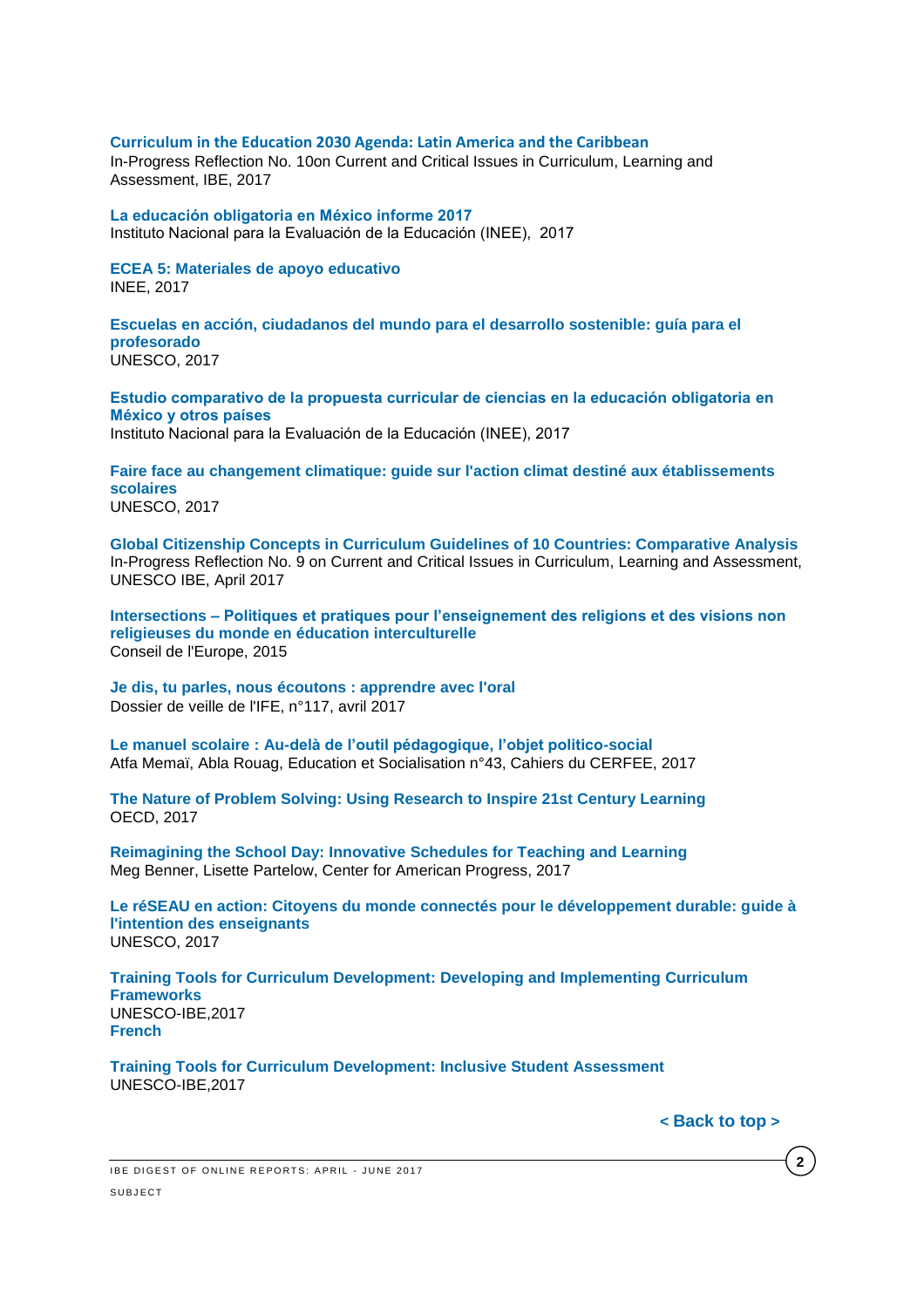**[Training Tools for Curriculum Development: Personalized Learning](http://unesdoc.unesco.org/images/0025/002500/250057e.pdf)** UNESCO-IBE,2017 **[French](http://unesdoc.unesco.org/images/0025/002500/250057f.pdf) [Spanish](http://unesdoc.unesco.org/images/0025/002500/250057s.pdf)**

**[Training Tools for Curriculum Development: A Resource Pack for Gender-Responsive STEM](http://unesdoc.unesco.org/images/0025/002505/250567E.pdf)  [Education](http://unesdoc.unesco.org/images/0025/002505/250567E.pdf)** [UNESCO-IBE,2017](http://www.strategie.gouv.fr/sites/strategie.gouv.fr/files/atoms/files/fs-rapport-rec-vppec-numerique-8juin-final_0.pdf)

**[Vision prospective partagée des emplois et des compétences -](http://www.strategie.gouv.fr/sites/strategie.gouv.fr/files/atoms/files/fs-rapport-rec-vppec-numerique-8juin-final_0.pdf) La filière numérique** France Stratégie, juin 2017

# <span id="page-2-0"></span>Early Childhood Education

**[National early childhood care and education quality monitoring systems](https://www.brookings.edu/wp-content/uploads/2017/04/global_20170427_early-childhood-care.pdf)** Kate Anderson et al. Center for Universal Education At Brookings, April 2017

**[The State of Preschool 2016](http://nieer.org/wp-content/uploads/2017/05/YB2016_StateofPreschool2.pdf)** W. Steven Barnett et al. National Institute for Early Education Research, 2017

# Education in Emergencies

**[Conflict-sensitive and risk-informed planning in education: lessons learned](http://unesdoc.unesco.org/images/0024/002471/247146e.pdf)** UNESCO-IIEP, 2017 **[French](http://unesdoc.unesco.org/images/0024/002471/247146f.pdf) [Global Education Cluster 2016 Report and Key Achievements](http://educationcluster.net/wp-content/uploads/2017/04/Global-Education-Cluster-2016-Report_FINAL_2017-03-22.pdf)** Education Cluster, April 2017

**[Iraq Education Cluster](https://www.humanitarianresponse.info/system/files/documents/files/education_cluster_situation_report_-_7_may_2017.pdf)**  Mosul Humanitarian Response Sitrep, May 2017

#### <span id="page-2-1"></span>Education Policy and Planning

**[Albania: education policy review; issues and recommendations](http://unesdoc.unesco.org/images/0024/002479/247993e.pdf)** UNESCO, 2017

**[Historical efforts to implement the UNESCO 1974 recommendation on Education in light of 3](http://unesdoc.unesco.org/images/0024/002472/247275e.pdf)  [SDGs targets: UNESCO Recommendation concerning Education for International](http://unesdoc.unesco.org/images/0024/002472/247275e.pdf)  [Understanding, Co-operation and Peace, And Education relating to Human Rights and](http://unesdoc.unesco.org/images/0024/002472/247275e.pdf)  [Fundamental Freedoms \(1974\)](http://unesdoc.unesco.org/images/0024/002472/247275e.pdf)** Claire Mc Evoy, UNESCO, 2016

**[Indigenous Knowledge and practices in Education in Latin America. Exploratory analysis of](http://unesdoc.unesco.org/images/0024/002477/247754E.pdf)  [how indigenous cultural worldviews and concepts influence regional educational policy](http://unesdoc.unesco.org/images/0024/002477/247754E.pdf)** UNESCO Santiago Office, 2017 **[Spanish](http://unesdoc.unesco.org/images/0024/002477/247754S.pdf)**

**[Preventing psychosocial risks and work-related stress in secondary schools](https://www.csee-etuce.org/images/attachments/Report_ETUCE_EFEE_Stress_reduction_project_FFAW-ISTAS_120416_2.pdf)** FFAW, ISTAS, 2016

**[Revisión de las políticas educativas 2000-2015: continuidades en las políticas públicas en](http://unesdoc.unesco.org/images/0024/002491/249171s.pdf)  [educación en Perú: aprendizajes, docentes y gestión descentralizada](http://unesdoc.unesco.org/images/0024/002491/249171s.pdf)** UNESCO Office Lima, 2017

**< [Back](#page-0-2) to top >**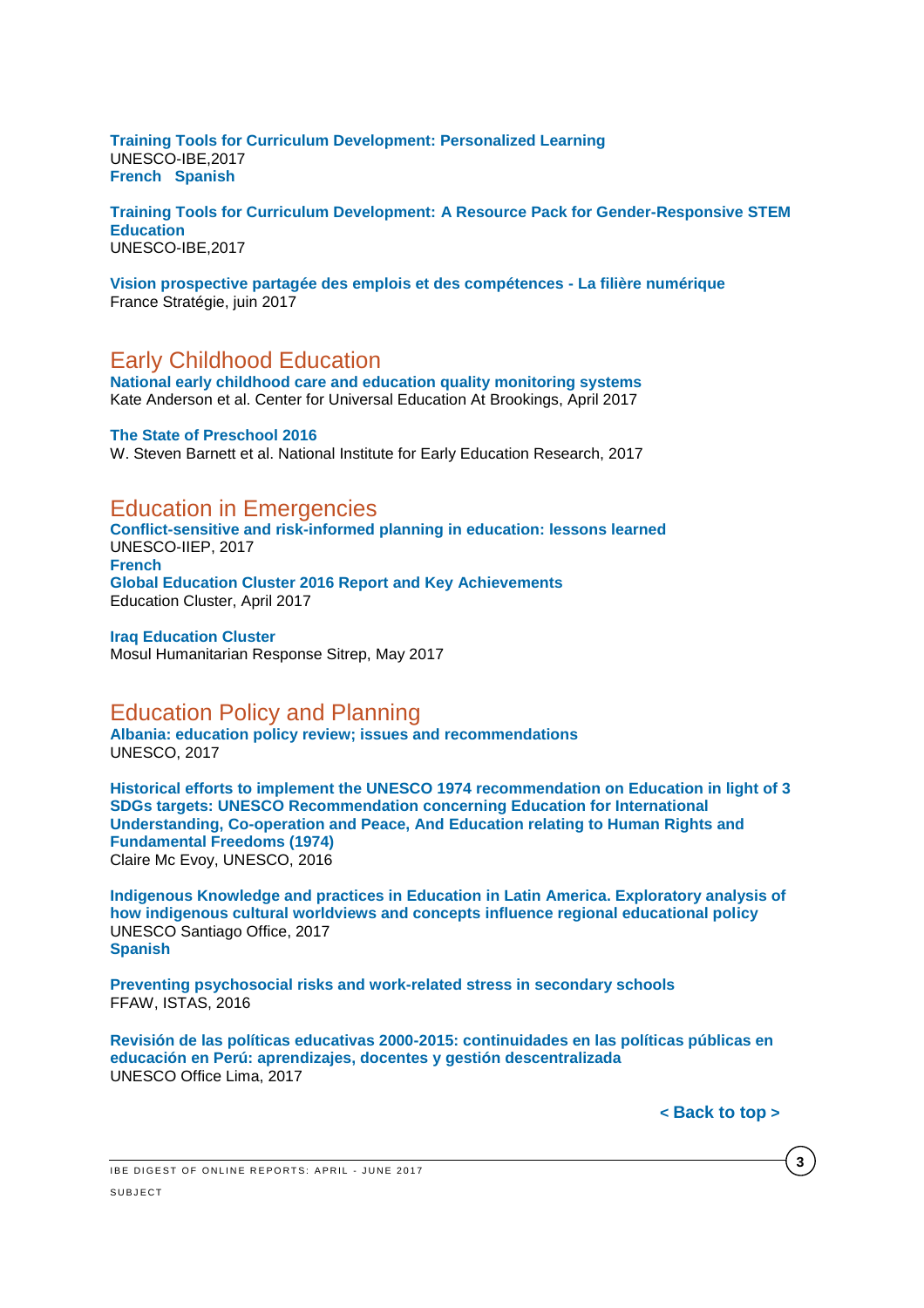# Education Reform

**[Comment améliorer la qualité de l'enseignement primaire et secondaire ?](http://www.wathi.org/wp-content/uploads/2017/03/Mataki_Education.pdf)**  Mataki, Numéro 4, WATHI, Mars 2017

**Fostering [a Culture of Responsibility and Accountability: Improving the Learning Environment](https://ardd-jo.org/sites/default/files/resource-files/fostering_a_culture_of_responsibility_and_accountability.compressed.pdf)  [in Jordan](https://ardd-jo.org/sites/default/files/resource-files/fostering_a_culture_of_responsibility_and_accountability.compressed.pdf)** ARDD, Fafo, March 2017

**[Hoja de Ruta de Implementación de ODS 4 -](http://unesdoc.unesco.org/images/0024/002498/249810s.pdf) E2030 para América Latina y El Caribe: informe** OREALC, 2017 **[English](http://unesdoc.unesco.org/images/0024/002498/249810e.pdf)**

**[Improving learning environments in Jordanian public schools](https://ardd-jo.org/sites/default/files/resource-files/improving_learning_environments_in_jordanian_public_schools.compressed_12_0.pdf)** ARDD, Fafo, March 2017

**[Regulatory Reform Task Force Progress Report](https://www2.ed.gov/documents/press-releases/regulatory-reform-task-force-progress-report.pdf?utm_content=&utm_medium=email&utm_name=&utm_source=govdelivery&utm_term=)** Department of Education, May 2017

**[Unexpected school reform: academisation of primary schools in England](http://eprints.lse.ac.uk/69027/)** A.Eyles et al. Centre for Economic Performance, 2017

# <span id="page-3-0"></span>Education System

**[Annual Report 2016](http://reliefweb.int/sites/reliefweb.int/files/resources/somalia_education_cluster_annual_report_2016.pdf)**  Somalia Education Cluster, January 2017

**[The 2017 Brown Center Report on American Education: How Well Are American Students](https://www.brookings.edu/wp-content/uploads/2017/03/2017-brown-center-report-on-american-education.pdf)  [Learning?](https://www.brookings.edu/wp-content/uploads/2017/03/2017-brown-center-report-on-american-education.pdf)** Brown Center on Education Policy at Brookings, March 2017

**[Estimating the effects of a low-cost early stimulation and parenting education programme in](http://www.3ieimpact.org/media/filer_public/2017/04/24/ie57-mexico-childcare.pdf)  [Mexico](http://www.3ieimpact.org/media/filer_public/2017/04/24/ie57-mexico-childcare.pdf)** 

Impact Evaluation Report 57, Sergio Cardenas et al., International Initiative for Impact Evaluation (3ie), April 2017

**[Learning from each other –](https://www.khda.gov.ae/Areas/Administration/Content/FileUploads/Publication/Documents/English/20170516132050_KF2017_En.pdf) Key messages 2016-2017** Knowledge and Human Development Authority, May 2017

**[Suficiencia, equidad y efectividad de la infraestructura escolar en América Latina según el](http://unesdoc.unesco.org/images/0024/002475/247571s.pdf)  [TERCE](http://unesdoc.unesco.org/images/0024/002475/247571s.pdf)** OREALC, 2017 **[English](http://unesdoc.unesco.org/images/0024/002475/247571e.pdf)**

**[Values Education in the National System of Education, Training and Scientific Research](http://www.csefrs.ma/pdf/Resume-REAV-EN.pdf)**  CSEFRS, January 2017

# <span id="page-3-1"></span>ESD

**Faire face au changement [climatique: guide sur l'action climat destiné aux établissements scolaires](http://unesdoc.unesco.org/images/0024/002478/247820f.pdf)** UNESCO, 2017

**[Climate Change Education for Asia Pacific Small Island Developing States](http://unesdoc.unesco.org/images/0024/002443/244336e.pdf)** UNESCO Office Jakarta, 2016

**< [Back](#page-0-2) to top >**

**4**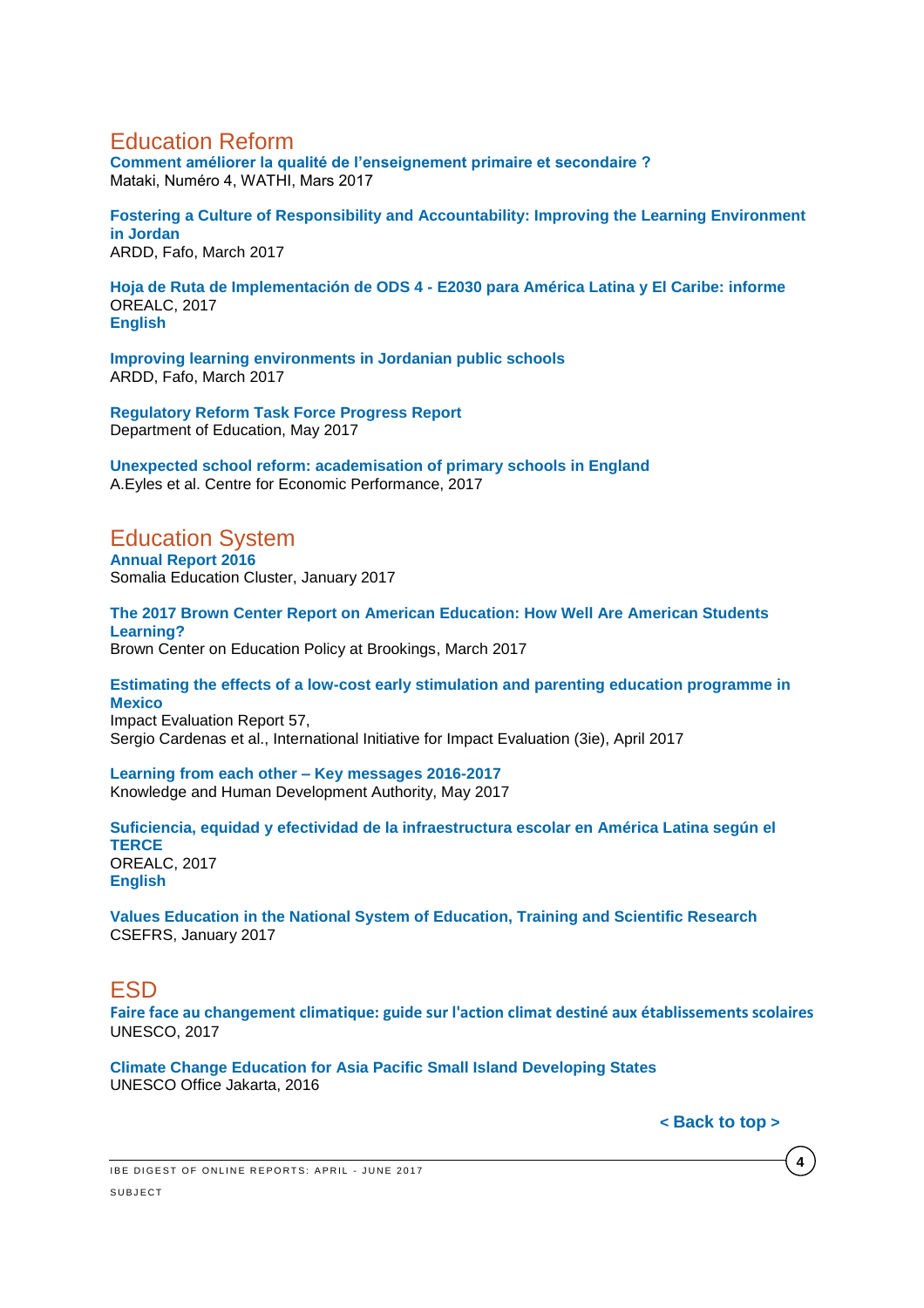# <span id="page-4-0"></span>Global Citizenship Education

**[Global Citizenship Concepts in Curriculum Guidelines of 10 Countries: Comparative Analysis](http://unesdoc.unesco.org/images/0024/002477/247788E.pdf)** In-Progress Reflection No. 9 on Current and Critical Issues in Curriculum, Learning and Assessment, UNESCO IBE, April 2017

#### <span id="page-4-1"></span>Guides, tools, etc

**[Biodiversity learning kit, vol. 2: activities](http://unesdoc.unesco.org/images/0024/002459/245982e.pdf)** UNESCO, 2017 **[Spanish](http://unesdoc.unesco.org/images/0024/002459/245984s.pdf)**

### **[Escuelas en acción ciudadanos del mundo para el desarrollo sostenible: guía para el](http://unesdoc.unesco.org/images/0024/002485/248527s.pdf)  [alumnado](http://unesdoc.unesco.org/images/0024/002485/248527s.pdf)**

UNESCO, 2017

#### <span id="page-4-2"></span>Inclusive Education

**[La atención educativa de niñas niños y adolescentes indígenas](http://publicaciones.inee.edu.mx/buscadorPub/P2/A/324/P2A324.pdf)** INEE, 2017

**Education about the Holocaust and [preventing genocide: a policy guide](http://unesdoc.unesco.org/images/0024/002480/248071e.pdf)** UNESCO, 2017

**[Education and disability](http://unesdoc.unesco.org/images/0024/002475/247516e.pdf)** UIS,2017

**[Global Report: Self-Advocacy for Inclusion](http://inclusion-international.org/wp-content/uploads/2016/11/Global-report-on-self-advocacy.pdf)** Inclusion International, October 2016

**[A guide for ensuring inclusion and equity in education](http://unesdoc.unesco.org/images/0024/002482/248254E.pdf)** UNESCO 2017

**[Monitoring education participation: framework for monitoring children and adolescents who](http://unesdoc.unesco.org/images/0024/002478/247861e.pdf)  [are out of school or at risk of dropping out](http://unesdoc.unesco.org/images/0024/002478/247861e.pdf)** UNESCO-UIS;UNICEF, 2016

**Research for CULT Committee - [Migrant Education: Monitoring and Assessment](http://www.europarl.europa.eu/RegData/etudes/STUD/2017/585903/IPOL_STU(2017)585903_EN.pdf)** Miguel Àngel Essomba, Anna Tarrés and Núria Franco-Guillén European Parliament, 2017

**[Structural Indicators for Inclusive Systems in and around Schools](https://bookshop.europa.eu/en/structural-indicators-for-inclusive-systems-in-and-around-schools-pbNC0116894/)** P. Downes et al, Network of Experts in Social Sciences of Education and Training, 2017

#### <span id="page-4-3"></span>**Literacy [Reading the past, writing the future: fifty years of promoting literacy](http://unesdoc.unesco.org/images/0024/002475/247563e.pdf)** UNESCO, 2017

<span id="page-4-4"></span>SDG **[SDG-Education 2030 Steering Committee Meeting: meeting report](http://unesdoc.unesco.org/images/0024/002496/249640e.pdf)** UNESCO, 2016

**< [Back](#page-0-2) to top >**

**5**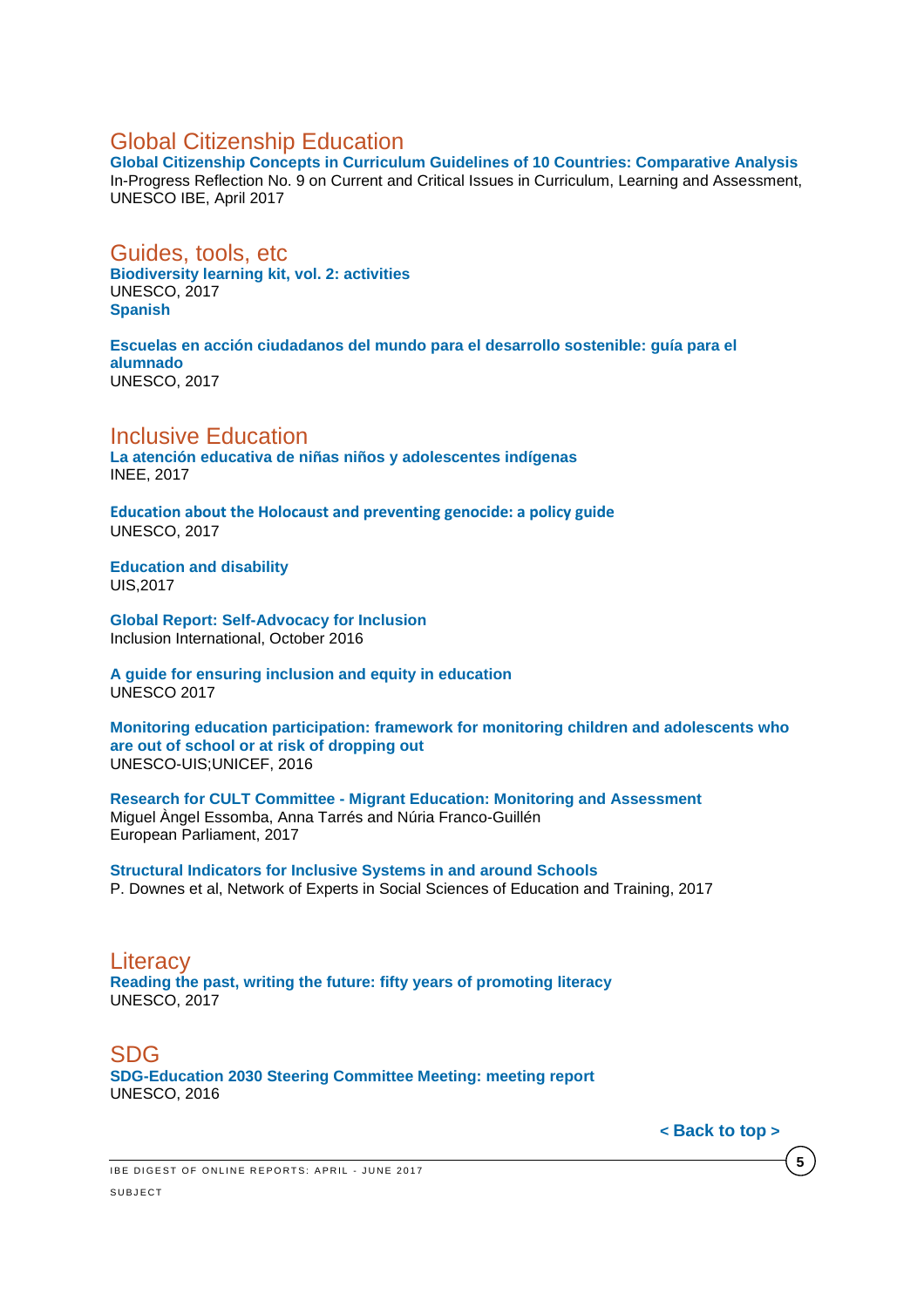# <span id="page-5-0"></span>**Statistics**

**[The Condition of Education 2017](https://nces.ed.gov/pubsearch/pubsinfo.asp?pubid=2017144)** National Center for Education Statistics, 2017

**[The Data revolution in education](http://unesdoc.unesco.org/images/0024/002477/247780e.pdf)** UNESCO-UIS, 2017

**[Education and disability](http://unesdoc.unesco.org/images/0024/002475/247516e.pdf)** UIS,2017

**[Indicateurs sur le genre, la pauvreté, l'environnement et progrès vers les objectifs de](https://www.afdb.org/fileadmin/uploads/afdb/Documents/Publications/GENDER_Poverty_and_Environmental_Indicators_on_African_Countries-2017.pdf)  développement [durable dans les pays africains](https://www.afdb.org/fileadmin/uploads/afdb/Documents/Publications/GENDER_Poverty_and_Environmental_Indicators_on_African_Countries-2017.pdf)** Banque africaine de développement,, Juin 2017

**[Key Data on Teaching Languages at School in Europe –](https://webgate.ec.europa.eu/fpfis/mwikis/eurydice/images/0/06/KDL_2017_internet.pdf) 2017 Edition** Eurydice Report, European Commission/EACEA/Eurydice, 2017

**[PISA 2015 Results \(Volume III\): Students' Well-Being](http://www.oecd-ilibrary.org/docserver/download/9817021e.pdf?expires=1493107433&id=id&accname=guest&checksum=5DF0F1DD2AAF90FC509BB7330C5B10FE)** OECD, April 2017 **[Français](http://www.oecd.org/pisa/PISA-a-la-loupe-71-Les-eleves-sont-ils-heureux.pdf)**

**PISA 2015 Results (Volume [IV\) Students' Financial Literacy](http://www.oecd-ilibrary.org/education/pisa-2015-results-volume-iv_9789264270282-en)** OECD, May 2017

**[Reducing global poverty through universal primary and secondary education](http://unesdoc.unesco.org/images/0025/002503/250392e.pdf)** UNESCO, June 2017

# <span id="page-5-1"></span>Teacher Education

**[Landscape in Teacher Preparation: Undergraduate Secondary Education](http://www.nctq.org/dmsView/Landscapes_-_2017_UG_Secondary)** National Council for Teacher Quality (NCTQ), May 2017

**[Pacte pour un enseignement d'excellence -](http://www.pactedexcellence.be/wp-content/uploads/2017/04/PACTE-Avis3_versionfinale.pdf) Avis n°3 du groupe central** Ministère de la Fédération Wallonie-Bruxelles, 2017

**[Preparing teachers for diversity. The role of initial teacher education: final report](https://publications.europa.eu/fr/publication-detail/-/publication/b347bf7d-1db1-11e7-aeb3-01aa75ed71a1)** European Commission, 2017

**[A Quarter Century of Changes in the Elementary and Secondary Teaching Force: From 1987 to](https://nces.ed.gov/pubs2017/2017092.pdf)  [2012](https://nces.ed.gov/pubs2017/2017092.pdf)** Richard Ingersoll and Lisa Merrill, NCES, April 2017

**[Training Tools for Curriculum Development: Developing and Implementing Curriculum](http://unesdoc.unesco.org/images/0025/002500/250052e.pdf)  [Frameworks](http://unesdoc.unesco.org/images/0025/002500/250052e.pdf)** UNESCO-IBE,2017 **[French](http://unesdoc.unesco.org/images/0025/002500/250052f.pdf)**

**[Training Tools for Curriculum Development: Inclusive Student Assessment](http://unesdoc.unesco.org/images/0025/002500/250054e.pdf)** UNESCO-IBE,2017

**[Training Tools for Curriculum Development: Personalized Learning](http://unesdoc.unesco.org/images/0025/002500/250057e.pdf)** UNESCO-IBE,2017 **[French](http://unesdoc.unesco.org/images/0025/002500/250057f.pdf) [Spanish](http://unesdoc.unesco.org/images/0025/002500/250057s.pdf)**

**< [Back](#page-0-2) to top >**